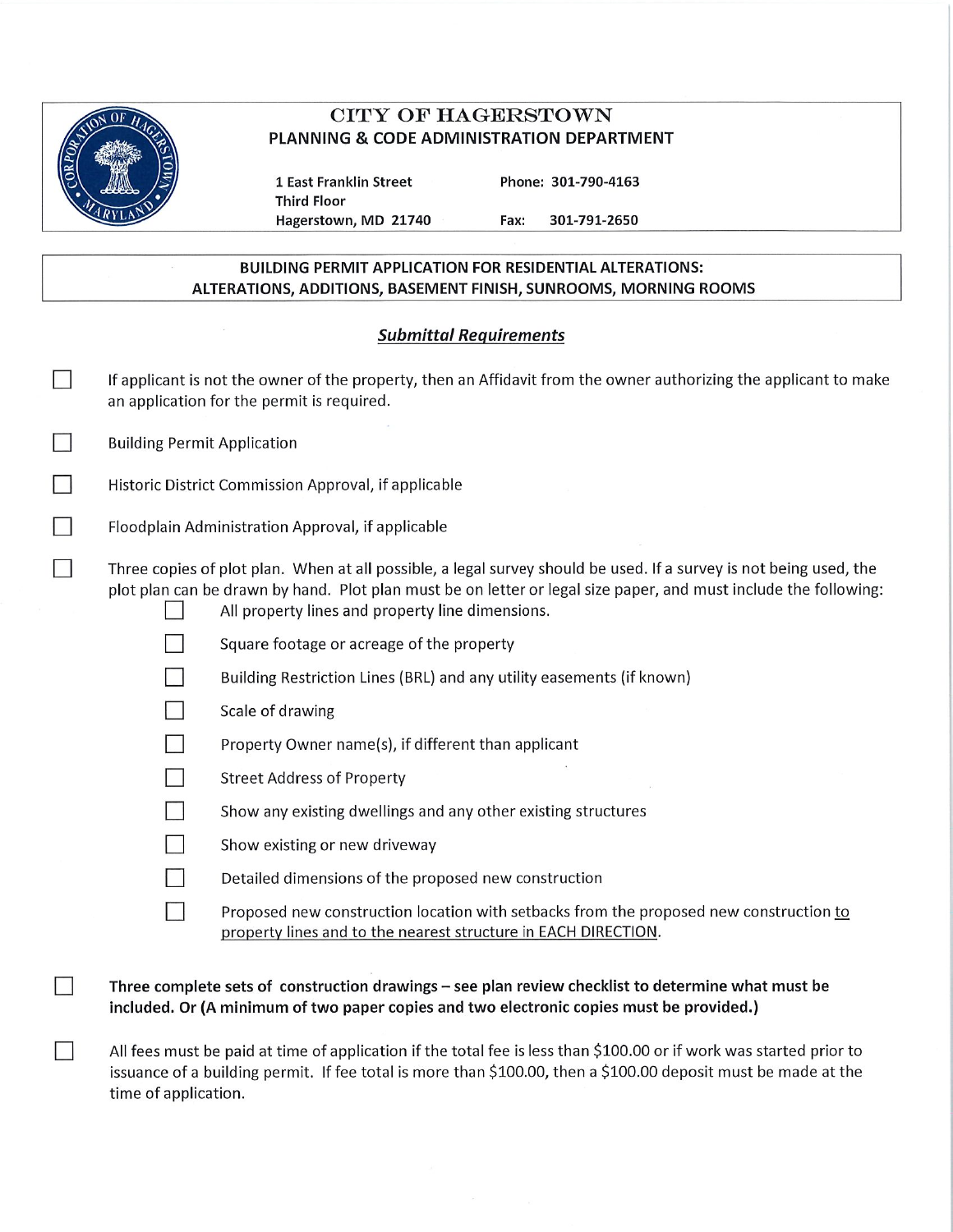

## **CITY OF HAGERSTOWN** PLANNING & CODE ADMINISTRATION DEPARTMENT

**1 East Franklin Street Third Floor** Hagerstown, MD 21740 Phone: 301-790-4163 Fax: 301-791-2650

### BUILDING PERMIT PLAN REVIEW CHECKLIST FOR RESIDENTIAL ALTERATIONS: ALTERATIONS, ADDITIONS, BASEMENT FINISH, SUNROOMS, MORNING ROOMS

Complete sets of scaled plans minimum  $\frac{3}{16}$ " to one foot,  $\frac{1}{4}$ " to one foot scale is preferred (Note: one set will be returned to you with the approved permit.)

| Code references used for design of structure indicated on plan |  |
|----------------------------------------------------------------|--|
|----------------------------------------------------------------|--|

Overall square footage and dimensions of dwelling

Floor plans must be submitted, including foundation/crawl space/basement, first floor, second floor, attics/lofts. All rooms including unfinished areas must be labeled.

Existing walls to be removed or moved, walls to remain, and proposed walls must be shown.

Locations of any electrical, plumbing, and mechanical systems to be modified.

Locations of smoke detectors; existing and new

Location of stairs and any changes must be shown

Framing Details and Wall Cross Sections; including footing details, finish details and ceiling heights

- Fire Separation Details (if applicable)
- Means of egress locations; including emergency escape and rescue openings required for bedrooms
- Elevation Plans showing all sides of the structure
- Window and Door sizes and material information
- Mechanical System information Manual J or D (as applicable)
- Building thermal envelope and insulation ResCheck or equivalent
- Deck Plans (if applicable)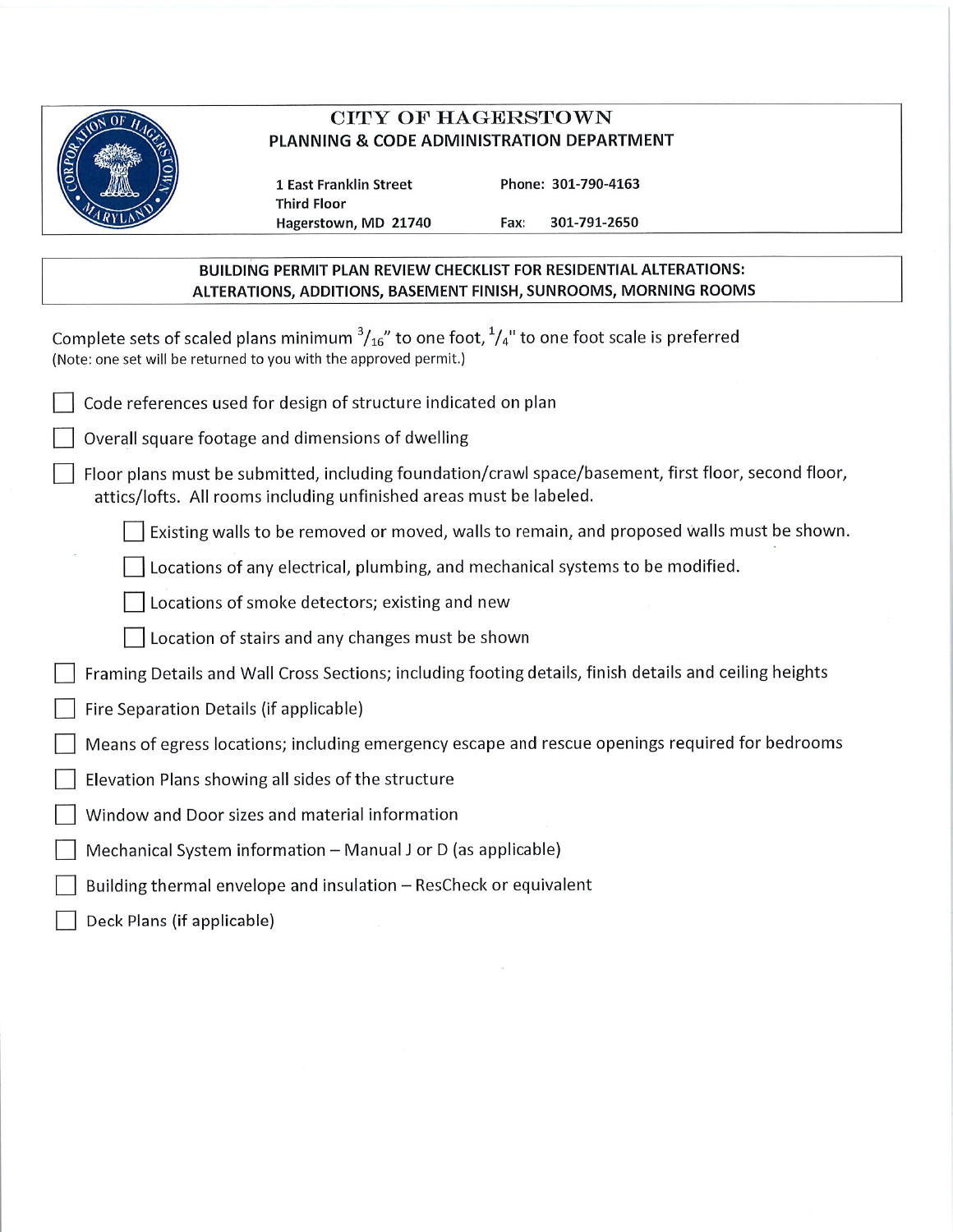CITY OF HAGERSTOWN **Planning & Code Administration Department 1 East Franklin Street Hagerstown, Maryland 21740 (301) 790-4163**



**Type: RESIDENTIAL ALTERATIONS**

**Process Date:**

**Appl. #:**

#### **BUILDING PERMIT APPLICATION FOR RESIDENTIAL ALTERATIONS: ADDITIONS, ALTERATIONS, BASEMENT FINISH, SUNROOMS, MORNING ROOMS**

FILL IN ALL APPROPRIATE SECTIONS – PLEASE PRINT – MUST BE LEGIBLE

| <b>SECTION I-PROJECT INFORMATION</b>                                                                                                                                                                                                                                                                                                                         |                                                                                                                                                                                                                                                                                                                                                              |  |  |  |  |  |  |
|--------------------------------------------------------------------------------------------------------------------------------------------------------------------------------------------------------------------------------------------------------------------------------------------------------------------------------------------------------------|--------------------------------------------------------------------------------------------------------------------------------------------------------------------------------------------------------------------------------------------------------------------------------------------------------------------------------------------------------------|--|--|--|--|--|--|
| <b>Estimated Cost of Construction \$</b><br>includes electrical, plumbing, hvac, labor & materials<br><b>DWELLING TYPE</b><br>Single-Family Dwelling - detached $\Box$<br>Townhome $\square$<br>Single-Family Dwelling - attached $\Box$<br>Duplex $\square$<br>Mobile Home $\square$<br>Condo Units $\square$<br>Modular Home $\Box$<br>Address of Jobsite: | <b>Work Type:</b><br>Addition $\Box$<br>Alteration $\square$<br>Basement finish $\square$<br>Morning Room<br>Sunroom $\Box$<br>⊔<br>Construction Type IA IB IIB IIB IIIA IIIB IV VA VB<br>Code Edition ____________<br>Occupancy Class R2 R3 Other<br>Design Occupant Load _______<br><b>SECTION II - PROPERTY INFORMATION</b><br>Property Owner(s) Name(s): |  |  |  |  |  |  |
| Subdivision Name: 1999 and 2008 and 2009 and 2009 and 2009 and 2009 and 2009 and 2009 and 2009 and 2009 and 20                                                                                                                                                                                                                                               | Property Owner(s) Address:                                                                                                                                                                                                                                                                                                                                   |  |  |  |  |  |  |
|                                                                                                                                                                                                                                                                                                                                                              | Cell Phone:<br>Phone:                                                                                                                                                                                                                                                                                                                                        |  |  |  |  |  |  |
| <b>SECTION III - CONTACT INFORMATION</b>                                                                                                                                                                                                                                                                                                                     |                                                                                                                                                                                                                                                                                                                                                              |  |  |  |  |  |  |
| <b>Primary Contact</b><br>Name                                                                                                                                                                                                                                                                                                                               | Contractor<br>Company Name<br>MHIC#:                                                                                                                                                                                                                                                                                                                         |  |  |  |  |  |  |
|                                                                                                                                                                                                                                                                                                                                                              |                                                                                                                                                                                                                                                                                                                                                              |  |  |  |  |  |  |
| <b>Current Mailing Address:</b><br>Cell No.<br>Phone No.                                                                                                                                                                                                                                                                                                     | <b>Current Mailing Address:</b><br>Phone No.<br>Cell No.                                                                                                                                                                                                                                                                                                     |  |  |  |  |  |  |
| Email (required)                                                                                                                                                                                                                                                                                                                                             | Email                                                                                                                                                                                                                                                                                                                                                        |  |  |  |  |  |  |
|                                                                                                                                                                                                                                                                                                                                                              | <b>SECTION IV - PROJECT DETAILS</b>                                                                                                                                                                                                                                                                                                                          |  |  |  |  |  |  |
| <b>Description of Work:</b>                                                                                                                                                                                                                                                                                                                                  |                                                                                                                                                                                                                                                                                                                                                              |  |  |  |  |  |  |
|                                                                                                                                                                                                                                                                                                                                                              | <b>Building Planning Details</b>                                                                                                                                                                                                                                                                                                                             |  |  |  |  |  |  |
| <b>Driveway Entrance Information</b><br>Is there an existing driveway entrance, and will it be used? yes $\Box$ no $\Box$                                                                                                                                                                                                                                    | <b>Building Setbacks:</b>                                                                                                                                                                                                                                                                                                                                    |  |  |  |  |  |  |
| Will a new driveway entrance be constructed?<br>$ves \Box no \Box$                                                                                                                                                                                                                                                                                           | Front:<br>Rear:<br>Left Side:<br>Right Side:                                                                                                                                                                                                                                                                                                                 |  |  |  |  |  |  |
| If yes, please show proposed entrance on your plot plan.                                                                                                                                                                                                                                                                                                     | Setbacks are measured to the shortest point                                                                                                                                                                                                                                                                                                                  |  |  |  |  |  |  |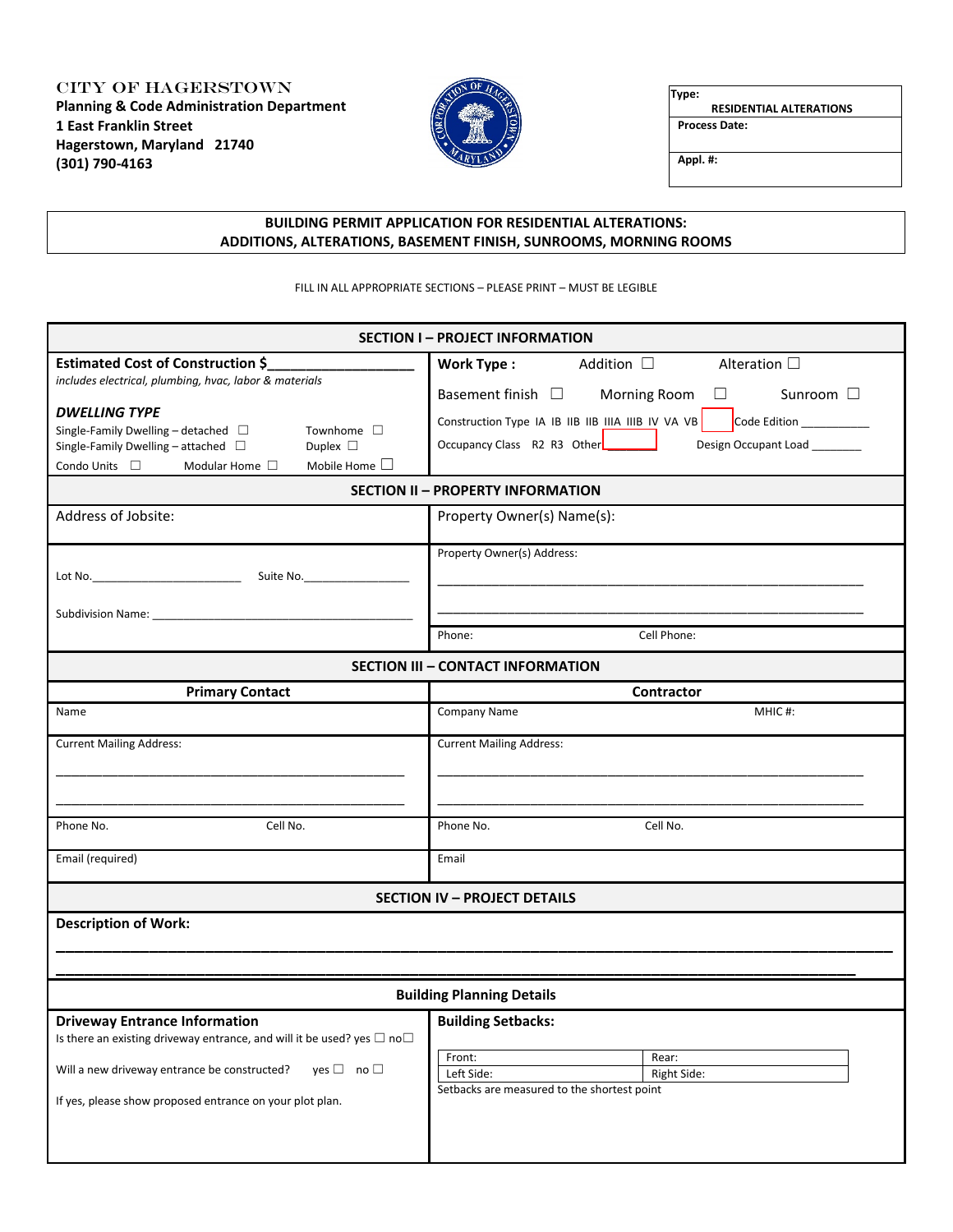| <b>Gross Area of Structure</b>                                                                                                                                                                |                       | <b>Building Height, Elevation, and Stories</b>                                                                        |                                                                        |  |  |  |  |  |
|-----------------------------------------------------------------------------------------------------------------------------------------------------------------------------------------------|-----------------------|-----------------------------------------------------------------------------------------------------------------------|------------------------------------------------------------------------|--|--|--|--|--|
| Indicate total gross area which includes all finished and unfinished<br>space and is measured by the exterior dimensions. It excludes attics,<br>stoops, and crawl spaces.<br>Gross Area [SF] |                       | <b>Building Height</b><br>Number of Levels Including Basement: _________________<br>Elevation Type_______________     |                                                                        |  |  |  |  |  |
| Habitable Space [SF]                                                                                                                                                                          |                       |                                                                                                                       |                                                                        |  |  |  |  |  |
| Garage [SF]                                                                                                                                                                                   |                       | Dimensions of Building:                                                                                               |                                                                        |  |  |  |  |  |
| <b>Finished Basement [SF]</b>                                                                                                                                                                 |                       | Front:                                                                                                                | Rear:                                                                  |  |  |  |  |  |
| Unfinished Basement [SF]                                                                                                                                                                      |                       | Left Side:                                                                                                            | Right Side:                                                            |  |  |  |  |  |
| <b>Construction Details</b>                                                                                                                                                                   |                       |                                                                                                                       |                                                                        |  |  |  |  |  |
| <b>Basement Type</b>                                                                                                                                                                          | <b>Egress Type</b>    | Foundation Size:                                                                                                      | No. Bedrooms:                                                          |  |  |  |  |  |
| $\Box$ Unfinished Area                                                                                                                                                                        | $\Box$ Areaway        | Front Porch Size:                                                                                                     | No. Full Baths:                                                        |  |  |  |  |  |
| $\Box$ Finished Area                                                                                                                                                                          | $\Box$ Bilco Door     | Rear Porch Size:<br>Side Porch Size:                                                                                  | No. Half Baths:                                                        |  |  |  |  |  |
| $\Box$ Partial Basement                                                                                                                                                                       | $\square$ Walk Out    | Front Stoop Size:                                                                                                     | Carport Size:<br>Garage Size:                                          |  |  |  |  |  |
| $\Box$ Crawlspace                                                                                                                                                                             | $\square$ Window      | Deck Size:                                                                                                            | Total # of units:                                                      |  |  |  |  |  |
| $\square$ No Basement                                                                                                                                                                         | $\Box$ Other          | Sunroom Size:                                                                                                         | No. of Stories:                                                        |  |  |  |  |  |
|                                                                                                                                                                                               |                       | Morning Room Size:<br>No. of Stories:                                                                                 |                                                                        |  |  |  |  |  |
|                                                                                                                                                                                               |                       | No. of Stories:<br>Other:                                                                                             |                                                                        |  |  |  |  |  |
| Attic: yes □ no □ Habitable? □ yes, ___________                                                                                                                                               | $\Box$ no<br>SF       |                                                                                                                       |                                                                        |  |  |  |  |  |
| <b>Foundation Walls</b>                                                                                                                                                                       | <b>Exterior Walls</b> | Fire Rated Construction $-$ does the work involve any fire rated construction:                                        |                                                                        |  |  |  |  |  |
| $\Box$ Block                                                                                                                                                                                  | $\Box$ Masonry        | Yes $\square$<br>No $\square$                                                                                         |                                                                        |  |  |  |  |  |
| $\Box$ Concrete                                                                                                                                                                               | $\square$ Wood Frame  | $\Box$ Garage/ dwelling separation $\Box$ Core Wall systems                                                           |                                                                        |  |  |  |  |  |
| □ Manufactured Panels                                                                                                                                                                         | $\Box$ Steel          | $\Box$ Floor/ Ceiling separation                                                                                      | $\Box$ Rated Penetrations                                              |  |  |  |  |  |
| $\Box$ Other                                                                                                                                                                                  | $\Box$ Other          | $\square$ Exterior walls                                                                                              | $\Box$ Doors                                                           |  |  |  |  |  |
|                                                                                                                                                                                               |                       | $\Box$ Fire Rated corridors                                                                                           | $\Box$ Other                                                           |  |  |  |  |  |
| <b>Exterior Wall Covering</b>                                                                                                                                                                 |                       |                                                                                                                       | Residential Sprinklers & Fire Alarm Systems - are any of the following |  |  |  |  |  |
| $\Box$ Brick Veneer                                                                                                                                                                           | $\Box$ Vinyl Siding   | systems being provided:                                                                                               |                                                                        |  |  |  |  |  |
| $\Box$ Masonry                                                                                                                                                                                | □Stone Veneer         |                                                                                                                       |                                                                        |  |  |  |  |  |
| □ Aluminum Siding                                                                                                                                                                             | □Stucco/EFIS          | Residential Sprinkler System<br>Yes<br>Note: Per the State of Maryland Fire Prevention Code, sprinklers are required. |                                                                        |  |  |  |  |  |
| $\Box$ Steel Siding                                                                                                                                                                           | $\Box$ Brick/Siding   |                                                                                                                       |                                                                        |  |  |  |  |  |
|                                                                                                                                                                                               | $\Box$ Other          |                                                                                                                       | Yes $\Box$<br>No $\square$                                             |  |  |  |  |  |
| $\square$ Wood Siding                                                                                                                                                                         |                       | Fire Alarm System<br><b>Interior Walls &amp; Ceilings</b>                                                             |                                                                        |  |  |  |  |  |
| <b>Roof Type</b>                                                                                                                                                                              | <b>Roof Covering</b>  |                                                                                                                       |                                                                        |  |  |  |  |  |
| $\square$ Truss                                                                                                                                                                               | $\Box$ Shingles       | $\Box$ Drywall $\Box$ Other List:                                                                                     |                                                                        |  |  |  |  |  |
| $\Box$ Rafter                                                                                                                                                                                 | $\Box$ Membrane       |                                                                                                                       |                                                                        |  |  |  |  |  |
| $\Box$ Other                                                                                                                                                                                  | $\Box$ Steel          | <b>Floor Covering:</b>                                                                                                |                                                                        |  |  |  |  |  |
|                                                                                                                                                                                               | $\Box$ Other          | □Hardwood □Carpet □Vinyl □Tile □All                                                                                   |                                                                        |  |  |  |  |  |
| <b>Fireplace</b><br>Chimney                                                                                                                                                                   |                       | <b>Mechanical Ventilation &amp; Heating Systems:</b>                                                                  |                                                                        |  |  |  |  |  |
| $\Box$ Brick                                                                                                                                                                                  | <b>How Many?</b>      | $\Box$ Oil Heat                                                                                                       | Tanks:                                                                 |  |  |  |  |  |
| $\square$ Block                                                                                                                                                                               | □ Propane Gas         | $\Box$ Electric Heat                                                                                                  | $\Box$ Oil                                                             |  |  |  |  |  |
| □Steel Duct                                                                                                                                                                                   | □ Natural Gas         | $\Box$ Heat Pump                                                                                                      | $\square$ Propane                                                      |  |  |  |  |  |
| $\Box$ Other                                                                                                                                                                                  | $\square$ Wood        | $\Box$ Central Air                                                                                                    | $\Box$ Other                                                           |  |  |  |  |  |
|                                                                                                                                                                                               | $\Box$ Other          | $\Box$ Other                                                                                                          |                                                                        |  |  |  |  |  |
|                                                                                                                                                                                               |                       |                                                                                                                       |                                                                        |  |  |  |  |  |